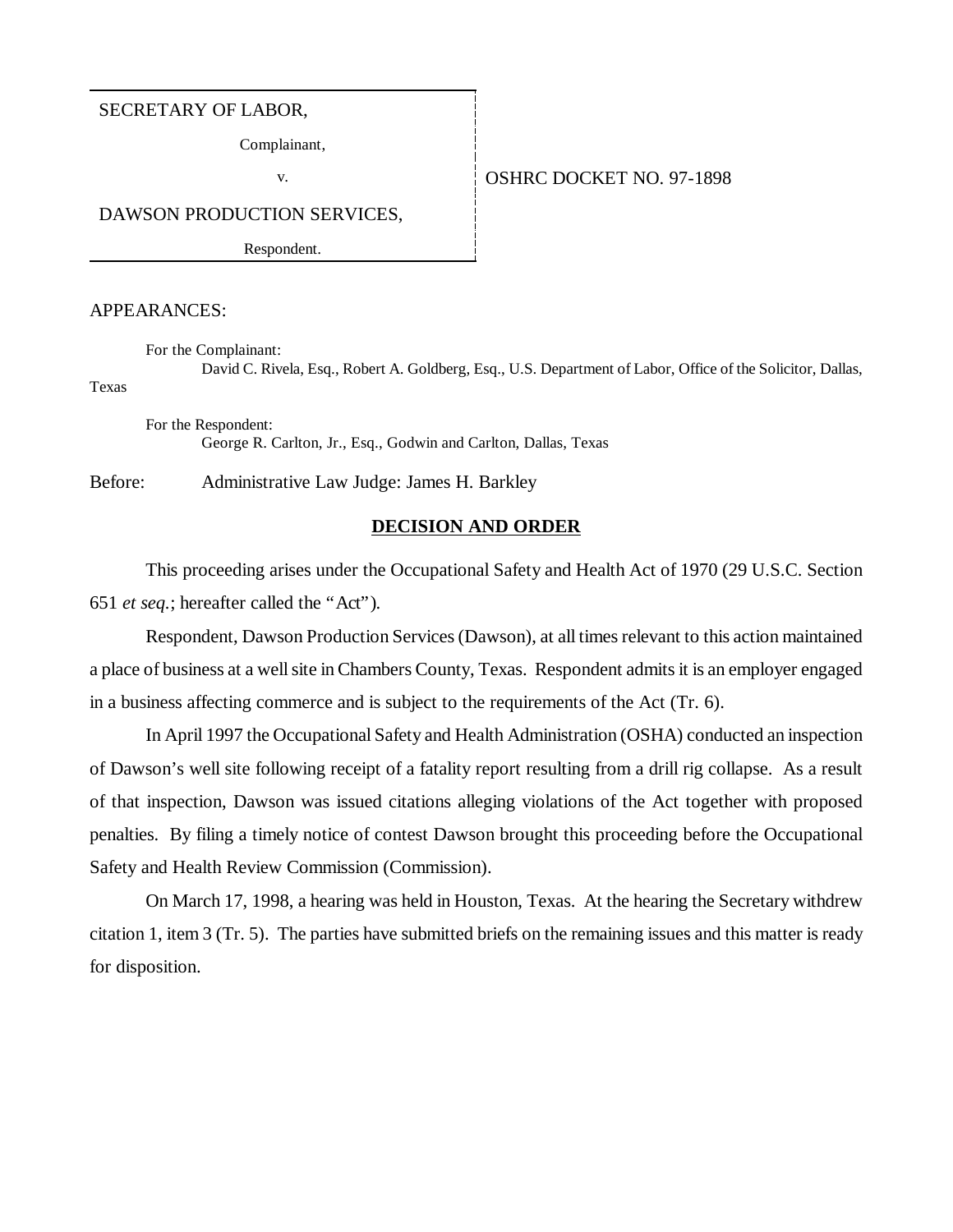### **Alleged Violations**

Serious citation 1, item 1 alleges:

Section 5(a)(1) of the Occupational Safety and Health Act of 1970: The employer did not furnish employment and a place of employment which were free from recognized hazards that were causing or likely to cause death or serious physical harm to employees in that employees were exposed to: ...such as fractures and crushing due to being struck by falling portions of the mast, rigging, and racked tubing from the Pemco model 112-150-C servicing rig serial number 1226 rig number 57 at the Andy Franklin well, located in Chambers County, TX, at Kelly Road at Farm to Market Road 582, near Anahuac, TX.

Among other means, one way of abating his hazard is to effectively guy the servicing rig with four crownto-ground guylines, two tubing board-to-ground guylines and two mast-to-rig load guylines in accordance with the manufacturer's Recommended Guying Pattern, October 1976 revision.

### Serious citation 1, item 2 alleges:

Section 5(a)(1) of the Occupational Safety and Health Act of 1970: The employer did not furnish employment and a place of employment which were free from recognized hazards that were causing or likely to cause death or serious physical harm to employees in that employees were exposed to: ...such as fractures and crushing due to being struck by falling portions of the mast, rigging, and racked tubing from the Pemco model 112-150-C servicing rig serial number 1226 rig number 57 at the Andy Franklin well, located in Chambers County, TX, at Kelly Road at Farm to Market Road 582, near Anahuac, TX, following failure of the rig anchorages.

Among other means, one way of abating this hazard is to provide anchorages capable of withstanding the maximum guyline loads prior to placing the rig into service, as specified in paragraph 3.14 of Supplement 3 of American Petroleum Institute specification 4E Specifications for Drilling and Well Servicing Structures.

# *Facts*

The double masted PEMCO workover rig, Model 112-250-C, which is the subject of this action, is stabilized by four crown guys, which steady the top of the rig mast during heavy winds and restrain the movement of the rig in pulling loads (Tr. 194). William Luttgen, a mechanical and structural engineer with experience in the design of oil rigs dating back to 1954 (Tr. 179, 185-91), testified that without the help of the crown to ground guys, the rig would just overturn pulling a load (Tr. 194).

The crown to ground guys are secured by means of anchors. The anchors in this case are approximately 4-1/2 to 5 feet long and resemble a corkscrew with 6 inch blades (Tr. 85, 98, 111). Four men grasp a 15-20 foot pipe at the top of the corkscrew and twist the anchor straight into the ground (Tr. 94, 101).

Alfredo Delafuente, an operator for Dawson, testified that he helped set up rig number 57 at the Andy Franklin lease (Tr. 80). Delafuente testified that he and three other men augured the anchors into the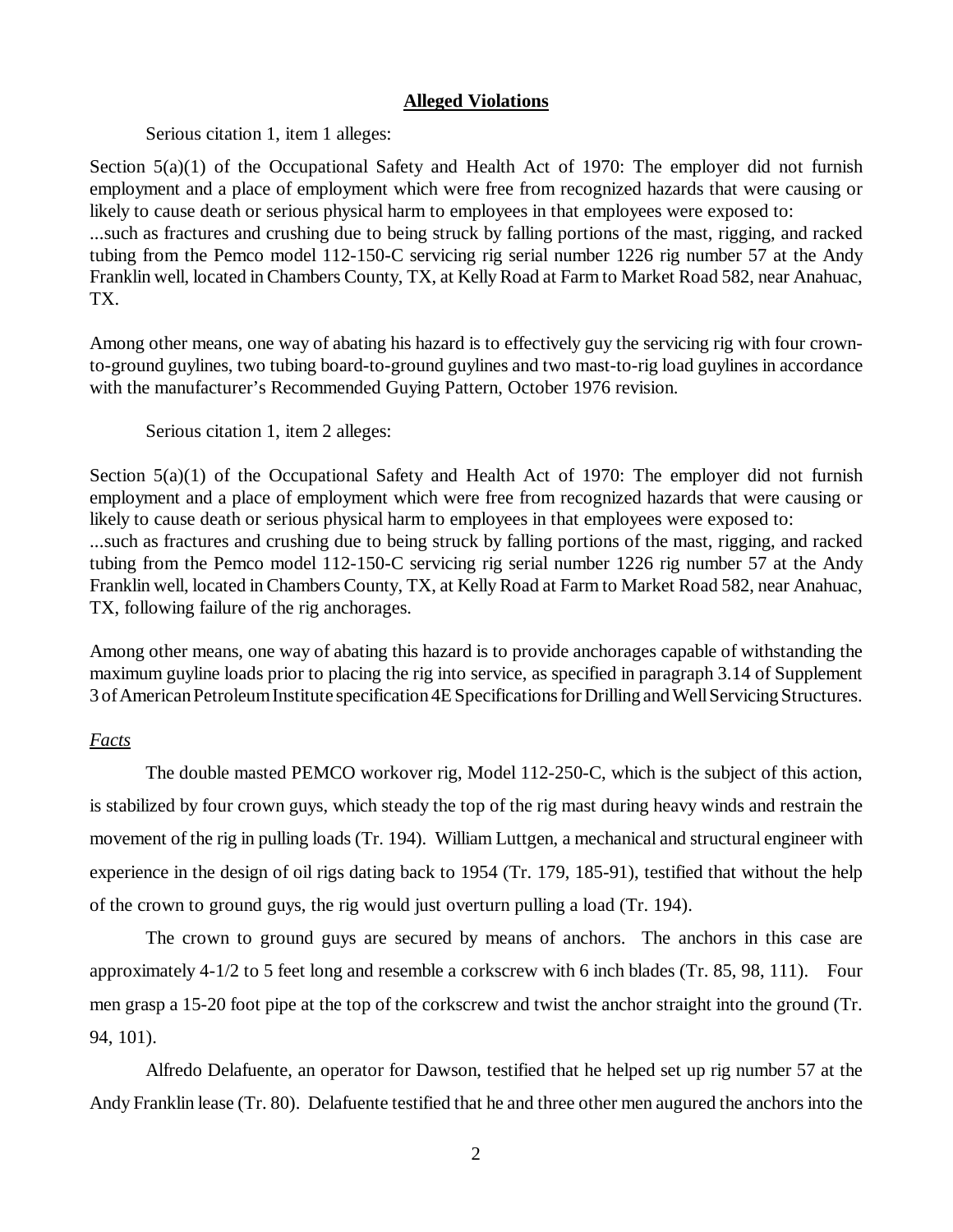ground (Tr. 84-86, 96, 98). Once the anchor was secured, the cable was tied to the turnbuckle and tightened (Tr. 83). No pull test was conducted; no effort was made to determine the capacity of the anchors (Tr. 86-87, 289).

William Luttgen testified that the industry standards for guyline anchors are contained within Section 6 of API recommended practice 4G (RP4G) first edition, January 1, 1992. (Tr. 223, 233, 238; Exh. C-9). Section 6.6 requires that the rig contractor:

[insure] that anchor capacities are verified prior to attaching guywires to the anchors, that the verification is less than 24 months old and that anchor spacing and capacity is suitable for the mast guying pattern and anticipated loading.

Section 6.2 provides that:

. . .The capacity may be verified by pull testing or other appropriate methods that are based upon accepted engineering practices that yield equivalent results to pull testing.

\* \* \*

b. Some manufacturers of screw-in type anchors have correlated anchor capacity to torque required to install the anchor. This "torque method," when used in accordance with the anchor manufacturer's instructions, is a valid method for determining anchor capacity.

Houston, Dawson's regional safety director, testified that he was unaware of anyone in the industry who conducts pull tests (Tr. 283-84). Luttgen admitted that pull testing was not common in the industry when he was active in oil and gas drilling (Tr. 237). Houston maintained that it is the practice within the industry to judge the capacity of an anchor by its torque, or resistance to the force of four men auguring the corkscrew-like anchor into the ground (Tr. 283). Houston admitted that there was no objective measure of torque strength; therefore, no determination of the capacity of the anchors was possible (Tr. 287, 295). Delafuente admitted that "[w]e don't know pressure"(Tr. 97).

Delafuente stated that the anchor points were determined by stretching out the length of cable provided with the rig (Tr. 81). In the prior two years, at 20 or more different locations, the same cables had been used wherever the rig was set up (Tr. 100). Delafuente stated that he has been working rigs for 15 years, and that he puts in the anchors the same way on every rig (Tr. 95-97, 99). The guylines were set up based solely on the space available at the well site (Tr. 289). No factors other than the length of the cable were considered in placing the anchors; the crew did not refer to the manufacturer's specifications (Tr. 81, 83). It was stipulated that the crown to ground guylines were anchored between 55 and 63 feet from the rig  $(Tr. 49-50)$ .

The rig manufacturer's instructions include recommended guying requirements, and state: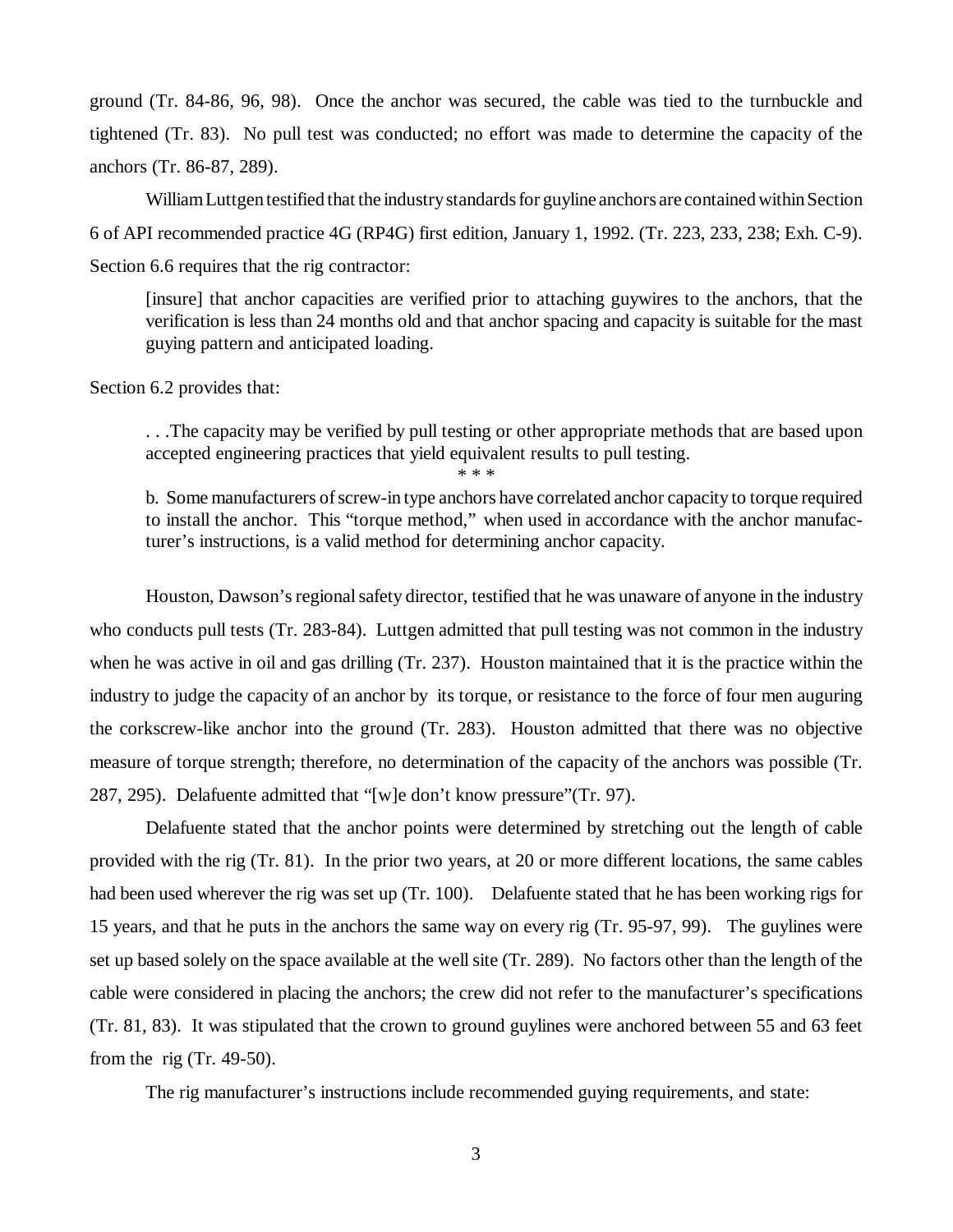# WARNING FOLLOW INSTRUCTIONS CAREFULLY THIS DERRICK SHOULD NOT BE OPERATED WITHOUT GUYLINES AND ANCHORS IN ACCORD WITH THE ABOVE RECOMMENDATIONS. OPERATING WITHOUT SUCH GUYLINES AND ANCHORS MAY CAUSE RIG OVERTURNS, SERIOUS PROPERTY DAMAGE, PERSONAL INJURY AND DEATH.

(Exh. C-1). The manufacturer recommends setting the guylines  $90 \pm 10$  feet from the base of the mast (Exh. C-1). The manufacturer also recommends the use of anchors "capable of withstanding a working load of 12 tons in the direction of the well at an angle of 40E to 50E" (Exh. C-1).

Dawson stipulates that it did not follow the manufacturer's recommended guying pattern; however, the manufacturer's literature also states, that "[i]n the absence of a recommended guying pattern at the well site due to obstructions or limited anchor pattern, please refer to the guying pattern shown in figure 4 found in API recommended practice 4G (RP4G) first edition, January 1, 1992. (Exh. R-2).

Kenneth Houston testified that the well owner had constructed a board surface to provide access to the well, pipe rack, generator house, water tank and construction trailers on the site (Tr. 278, 292-93). Houston stated that it was impossible to use the manufacturer's recommended guying pattern, without anchoring the guylines outside the boarded area; the lines would then have made it impossible for trucks to access the area (Tr. 274, 279-81).

API recommended practice 4G (RP 4G) [American Petroleum Institute - **Recommended Practice for Maintenance and Use of Drilling and Well Servicing Structures**] provides anchor spacing and capacity criteria at Figure 4 (Exh. C-9, R-4) [illustration 1 of this decision].

Houston testified that the guylines on rig number 57 fell within the grid set forth at Figure 4 (Tr. 286-87). The parties agree that the crown to ground guylines were anchored within Zone A of Figure 4 (Tr. 208, 249).

Luttgen testified that Figure 4 permits guylines to be set in Zone A, so long as the lines are secured to anchors with a capacity of 15.6 tons, and the rig is not pulling more than 50% of the rated capacity of the mast (Tr. 199-205, 220-221, 260-261; Exh. C-9). Luttgen testified that Dawson's safety director admitted in depositions that  $160,000$  pounds of tubing was racked at the Andy Franklin well site<sup>1</sup>, well in

<sup>&</sup>lt;sup>1</sup> Statements of employees are not hearsay but rather admissions of a party opponent falling within the exception to the hearsay rule provided at  $801(d)(2)(D)$ , i.e. "a statement by his agent or servant concerning a matter within the scope of his agency or employment, made during the existence of the relationship." *StanBest, Inc.*, 11 BNA OSHC 1222, 1983 CCH OSHD [26,455 (No. 76-4355, 1983). Though such statements are not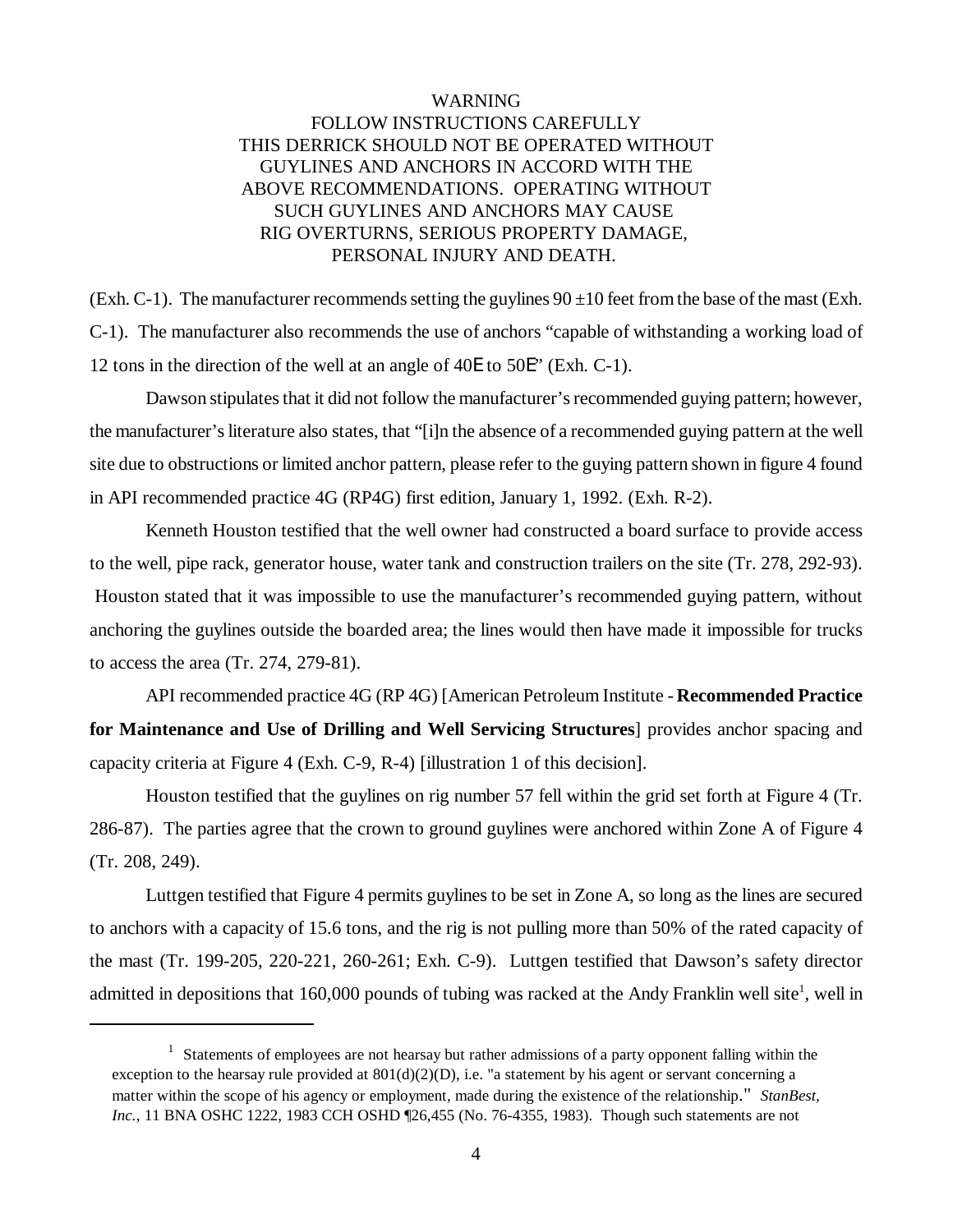excess of the allowable 125,000 pounds, ½ the rated capacity of 250,000 pounds (Tr. 221; Exh. C-8). Luttgen testified that because Rig 57 was pulling 160,000 pounds of tubing, it did not comply with the recommendations found in figure 4 of API RP 4G (Tr. 265).

### *Discussion*

In order to prove a violation of section  $5(a)(1)$  of the Act, the Secretary must show that: (1) a condition or activity in the workplace presented a hazard to an employee, (2) the hazard was recognized, (3) the hazard was likely to cause death or serious physical harm, and (4) a feasible means existed to eliminate or materially reduce the hazard. *Tampa Shipyards, Inc.*, 15 BNA OSHC 1533, 1991-93 CCH OSHD ¶29,617 (Nos. 86-360, 86-469, 1992).

It is clear that the danger of a rig overturn is recognized in the oil and gas industry as a hazard likely to cause death or serious physical harm. Both the rig manufacturer's specifications and the API address the likelihood of rig overturn and prescribe the use of proper guying patterns and anchorages as means of reducing the danger of an overturn. The only question in this case is whether Dawson took precautions recognized by "knowledgeable persons familiar with the industry as necessary and valuable steps" to avoid the recognized hazard, under the extant circumstances. *Cerro Metal Products Division, Marmon Group, Inc.,* 12 BNA OSHC 1821, ¶27,579 (No. 78-5159, 1986). Specifically, the Secretary alleges that Dawson failed to comply with the recommended practices set forth by the manufacturer.

**Guying Patterns.** Pemco, rig 57's manufacturer recommends that its guylines be anchored at  $90±10$ . Should placement of the guyline anchors at that distance prove impossible, the manufacturer recommends following figure 4 of RP4G.

Dawson admits that it did not follow the manufacturer's recommendations, setting the guyline anchors between 55 and 63 feet from the base of the mast. Dawson maintains that its guy pattern complies with RP4G; its anchor distance of 55 to 63 feet falls within Zone A of figure 4.

William Luttgen testified, without contradiction, that figure 4 permits guylines to be anchored in Zone A only if the rig is pulling less than ½ of its rated capacity, regardless of any other factors. Luttgen testified, again without contradiction, that rig 57 was pulling 160,000 pounds, more than ½ its rated capacity.

The Secretary has established that Dawson failed to guy its servicing rig in accordance with the manufacturer's recommendations. Serious citation 1, item 1 is established.

inherently reliable, this judge finds Luttgen's testimony credible. Luttgen's statements were uncontradicted, either by Houston, who subsequently took the stand, or in Dawson's brief.